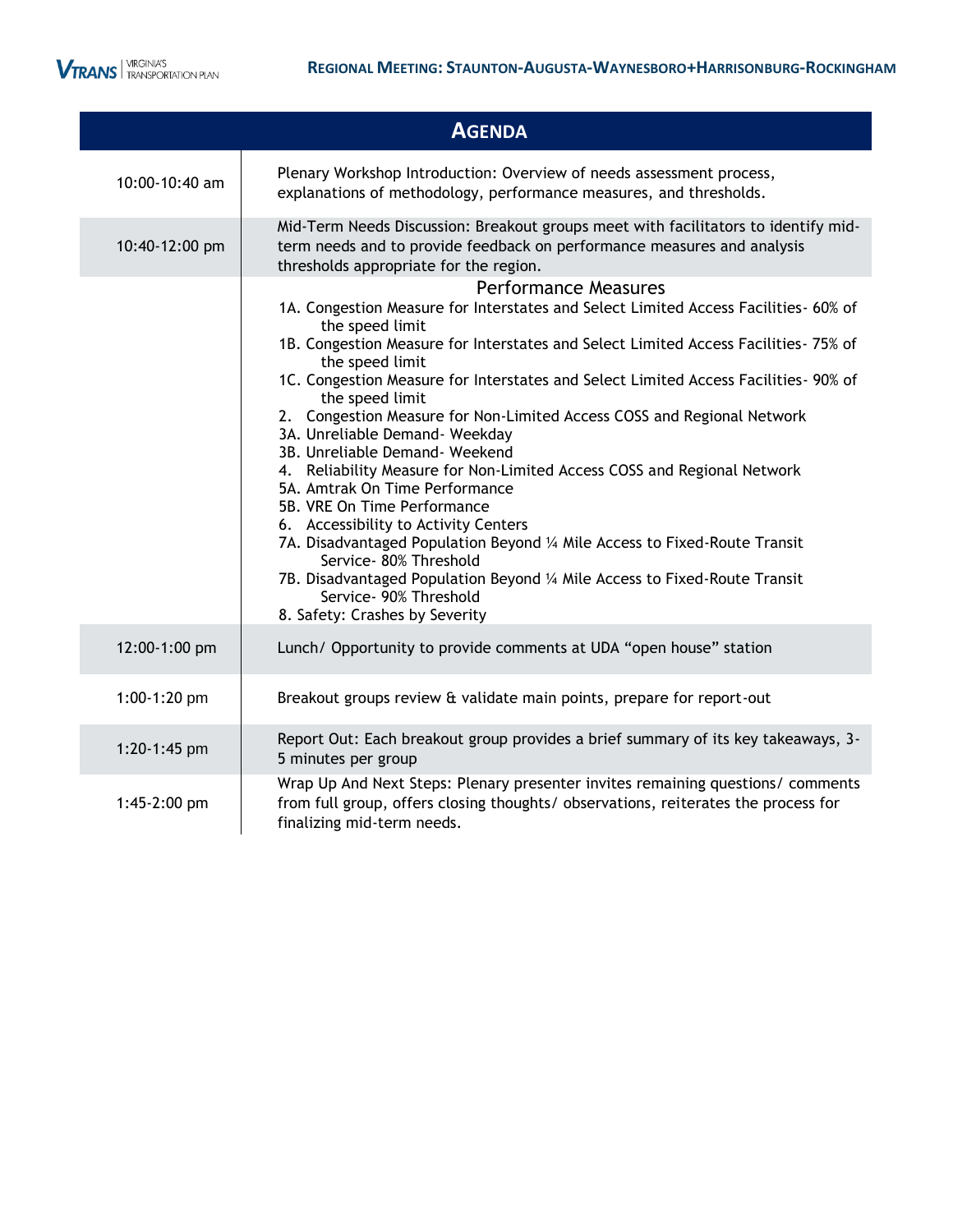**1**

## **SUMMARY OF TRANSPORTATION RELATED PLANS/STUDIES BY VTRANS GOAL AREA**

| <b>Name of Plan</b>                                | <b>Agency</b>                             | <b>Date</b><br><b>Published</b> | <b>Vision</b> | <b>Goals</b>                                                                                                                                                                                                                                                                                         | <b>Objectives/Strategies</b>                                                                                                                                                                                                                                        | <b>Performance Measures</b>                                                                                                                                                                          |
|----------------------------------------------------|-------------------------------------------|---------------------------------|---------------|------------------------------------------------------------------------------------------------------------------------------------------------------------------------------------------------------------------------------------------------------------------------------------------------------|---------------------------------------------------------------------------------------------------------------------------------------------------------------------------------------------------------------------------------------------------------------------|------------------------------------------------------------------------------------------------------------------------------------------------------------------------------------------------------|
| <b>Staunton Augusta</b><br>Waynesboro LRTP<br>2040 | SAW<br><b>MPO</b>                         | 12/2/2015                       |               | Current network lacks key connections for economic<br>development activities such as site development and<br>freight movement.                                                                                                                                                                       | Prioritize projects that support future jobs in<br>growth areas and projects that add capacity to<br>a corridor with limited capacity in the future.                                                                                                                | A select set of intersections and<br>roadway corridors in the region have<br>higher than average crash rates.                                                                                        |
|                                                    |                                           |                                 |               | The regional roadway network needs a set of new roads,<br>and strategic reconstruction of existing facilities to<br>connect people and goods to their end destinations.                                                                                                                              | Prioritize projects that extend the lives of<br>existing facilities and projects that address<br>geometric deficiencies or bring facilities up to<br>current design standards.                                                                                      | In keeping with VDOT's "Toward Zero<br>Deaths" statewide safety goal, the<br>region needs to improve travel safety<br>for all users, and at identified high-<br>frequency crash sites in particular. |
|                                                    |                                           |                                 |               | Residents need increased-frequency transit, a complete<br>network of facilities for cyclists and pedestrians, and<br>maintenance of existing roadways operations to limit<br>congestion and get people where they need to go.                                                                        | Complete share use paths, replacement of<br>bridges and intersection realignments.                                                                                                                                                                                  |                                                                                                                                                                                                      |
|                                                    |                                           |                                 |               | The region needs more travel options and needs to<br>maintain its current travel time reliability. Increased<br>frequency transit service, construction of new bicycle and<br>pedestrian facilities, and access management along major<br>and minor arterials will improve access for all residents. | Prioritize projects that add pedestrian, cyclist,<br>or shared-use facilities and projects that add<br>projects that would create new sidewalks, trails,<br>bike lanes, sharrows, or transit facilities.                                                            |                                                                                                                                                                                                      |
| I-64 Corridor Plan                                 | 9/22/2017<br>SAW<br>MPO/CA-<br><b>MPO</b> |                                 |               | Minimize the impact that new projects have on natural<br>resources and the environment.                                                                                                                                                                                                              | Reduce impacts to sensitive habitats and<br>natural resources. Limit road profile in areas of<br>concern such as Afton mountain. Improve<br>habitat connectivity by utilizing existing stream<br>corridors to reduce the conflict between<br>vehicles and wildlife. |                                                                                                                                                                                                      |
|                                                    |                                           |                                 |               | Enhance communication among MPOs, Local<br>Governments, VDOT and DRPT on planning issues in the<br>corridor.                                                                                                                                                                                         | Host an annual Joint MPO meeting that includes<br>a report on the state of the corridor and key<br>projects. Work collaboratively to identify<br>corridor-specific project improvements for<br>inclusion in long range plans and future studies.                    |                                                                                                                                                                                                      |
|                                                    |                                           |                                 |               | Improve the overall function of the corridor by increasing<br>the efficiency and safety for people and goods moving<br>through the<br>corridor.                                                                                                                                                      | Improve corridor access by focusing on projects<br>that reduce congestion at intersections and<br>access points. Enhance user experience through<br>improved communications about<br>weather conditions, detours, accidents and<br>congestion.                      |                                                                                                                                                                                                      |
| Richmond Road<br>(US 250) Corridor                 | SAW<br><b>MPO</b>                         | 4/1/2009                        |               | Improve traffic flow in corridor.                                                                                                                                                                                                                                                                    | Retrofit eastbound bridge over railroad.<br>Intersection and driveway improvements                                                                                                                                                                                  |                                                                                                                                                                                                      |
| Study                                              |                                           |                                 |               | Improve travel for pedestrians, cyclists, and public transit<br>users.                                                                                                                                                                                                                               | Consider pedestrian and bicycle<br>accommodations along Richmond Road with<br>connectivity and access between and within<br>Staunton Crossing and Frontier Center. Improve                                                                                          |                                                                                                                                                                                                      |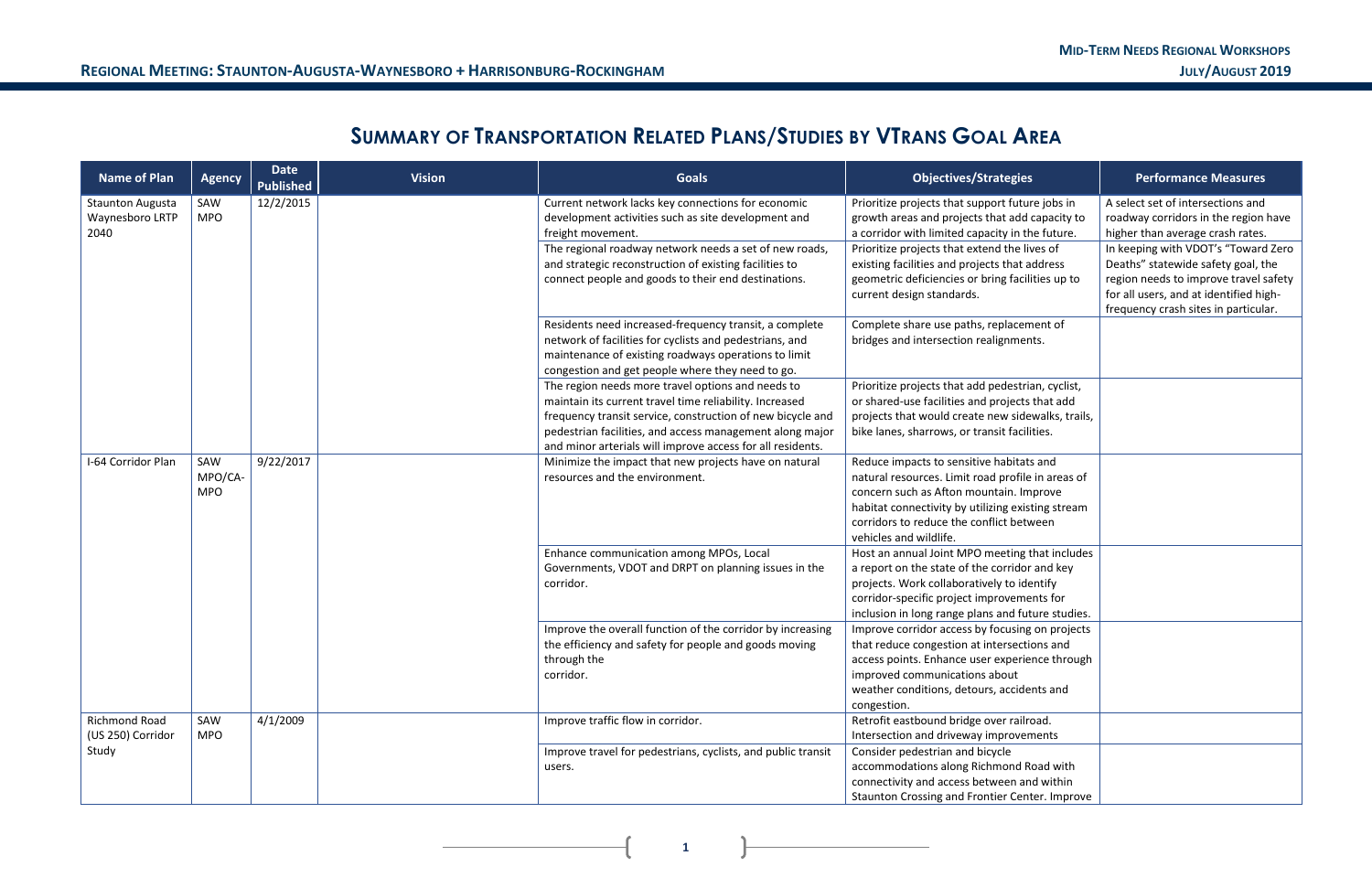$\overline{+}$ 

### REGIONAL MEETING: STAUNTON-AUGUSTA-WAYNESBORO + HARRISONBURG-ROCKINGHAM **WARGET AND THE STAUNT OF A STAUNTON-AUGUST** 2019

| <b>Name of Plan</b>                                | <b>Agency</b> | <b>Date</b><br><b>Published</b> | <b>Vision</b> | <b>Goals</b>                                                                                                                                                                                                                                                                                             | <b>Objectives/Strategies</b><br><b>Performance Measures</b>                                                                                                                                                                                                                                                                                                                                |  |  |
|----------------------------------------------------|---------------|---------------------------------|---------------|----------------------------------------------------------------------------------------------------------------------------------------------------------------------------------------------------------------------------------------------------------------------------------------------------------|--------------------------------------------------------------------------------------------------------------------------------------------------------------------------------------------------------------------------------------------------------------------------------------------------------------------------------------------------------------------------------------------|--|--|
|                                                    |               |                                 |               |                                                                                                                                                                                                                                                                                                          | reliability of 250 Connector; more direct transit<br>service between activity centers.                                                                                                                                                                                                                                                                                                     |  |  |
|                                                    |               |                                 |               | Improve safety                                                                                                                                                                                                                                                                                           | Evaluate safety improvements along the<br>corridor with a focus on the Richmond Road<br>and Frontier Drive intersection                                                                                                                                                                                                                                                                    |  |  |
| HRMPO 2040 Long<br>Range<br>Transportation<br>Plan | <b>HRMPO</b>  | 3/16/2017                       |               | Make strategic investments to provide connectivity and<br>accessibility throughout the HRMPO area                                                                                                                                                                                                        | Emphasize connectivity and accessibility in new<br>construction projects, in the reconstruction of<br>existing facilities, and in on-going maintenance<br>activities.                                                                                                                                                                                                                      |  |  |
|                                                    |               |                                 |               | Improve the safety and security of the transportation<br>system for all users                                                                                                                                                                                                                            | Focus on high accident areas for transportation<br>improvements. Reduce transportation related<br>accidents, injuries, and deaths.                                                                                                                                                                                                                                                         |  |  |
|                                                    |               |                                 |               | Optimize existing infrastructure for the safe and efficient<br>movement of people and goods                                                                                                                                                                                                              | Develop a cooperative program to maintain<br>existing transportation facilities. Encourage all<br>transportation engineering studies and designs<br>to consider the life cycle costs of capital<br>investments. Mitigate existing and future<br>roadway deficiencies, based on level of service<br>standards through a continuous roadway or<br>transportation system improvement program. |  |  |
|                                                    |               |                                 |               | Increase mobility options through expansion of transit<br>service and bicycle and pedestrian facilities                                                                                                                                                                                                  | Develop and annually review the Transit<br>Development Plan to provide for improvements<br>to public transit and paratransit. Ensure funding<br>is established for bicycle and pedestrian<br>improvements.                                                                                                                                                                                 |  |  |
| <b>HRMPO Bicycle</b><br>and Pedestrian<br>Plan     | <b>HRMPO</b>  | 11/7/2016                       |               | Foster a walking and bicycling culture through programs<br>and events that encourage business, schools, families, and<br>individuals to increase the number of trips they make on<br>foot or by bike, and to continue promoting the region as a<br>prime destination for pedestrian and bicycle tourism. | Encourage local employers to incentivize<br>walking and biking for commuting purposes<br>with programs that reward their employees.<br>Work with regional schools to provide<br>incentives for students to walk and bike to<br>school, such as mile counters, reflective<br>bracelets, and keychains while supporting<br>events such as bike to school day.                                |  |  |
|                                                    |               |                                 |               | Implement and maintain a non-motorized transportation<br>network for users of all comfort levels through<br>collaboration with VDOT, member jurisdictions, and the<br>private sector.                                                                                                                    | Work with VDOT and the member jurisdictions<br>to build bicycle and pedestrian facilities<br>recommended in this plan, or others that may<br>be appropriate for inclusion in planned<br>transportation projects and assist in planning<br>for those facilities.                                                                                                                            |  |  |
|                                                    |               |                                 |               | Improve traffic safety for all modes through collaboration<br>with the public, VDOT, law enforcement agencies, public<br>safety providers, local government, and appropriate non-<br>governmental organizations.                                                                                         | Monitor safety and use trends and provide<br>detailed evaluations of any locations where<br>there is an identified safety issue such as<br>increased numbers of bicycle-related, buggy-<br>related, or pedestrian related crashes over time                                                                                                                                                |  |  |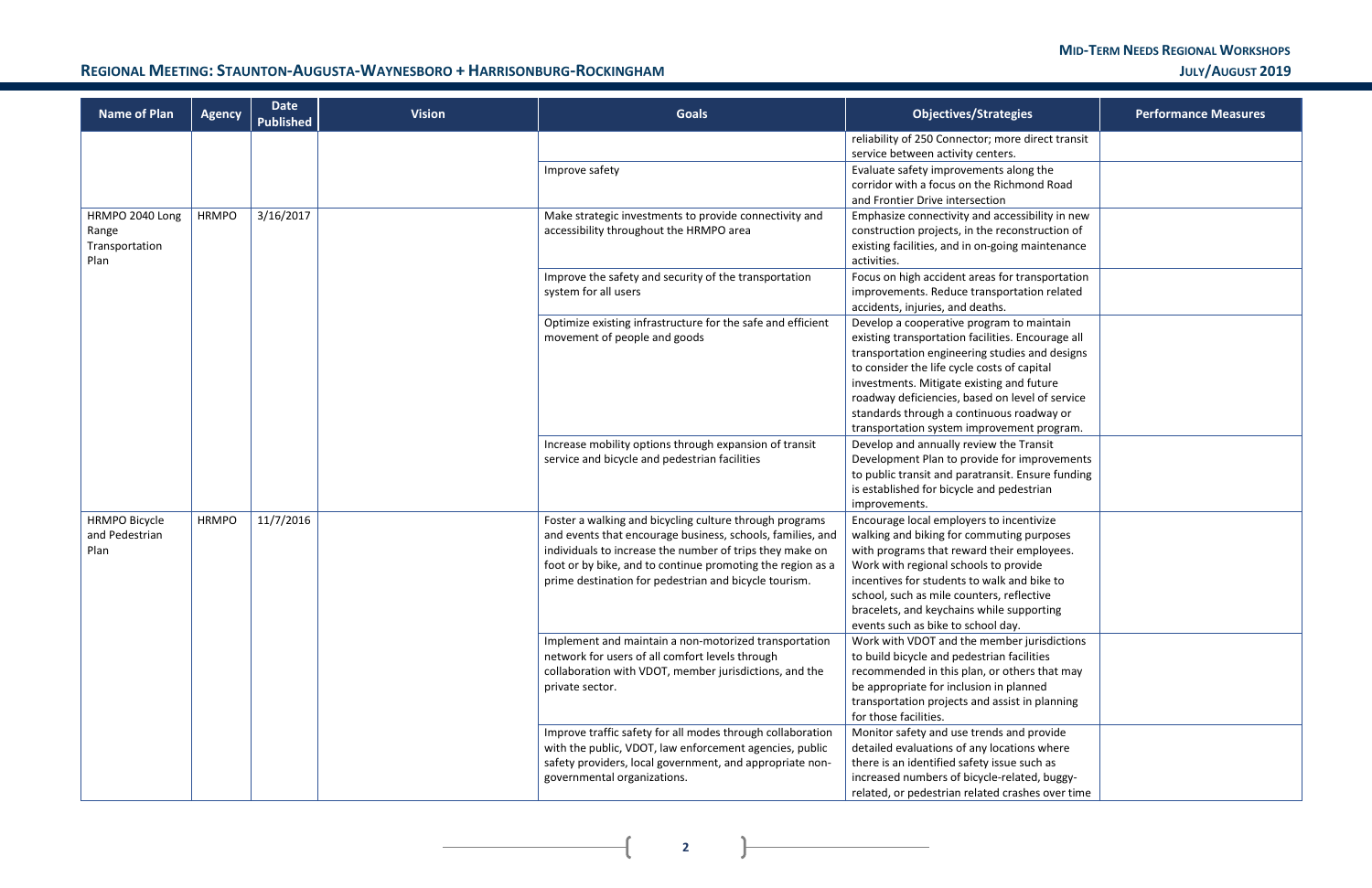**3**

 $\mathbf{R}$ 

 $\overline{+}$ 

### REGIONAL MEETING: STAUNTON-AUGUSTA-WAYNESBORO + HARRISONBURG-ROCKINGHAM **WARGET AND THE STAUNT OF A STAUNTON-AUGUST** 2019

| <b>Name of Plan</b>                                  | <b>Agency</b> | <b>Date</b><br><b>Published</b> | <b>Vision</b> | <b>Goals</b>                                                                                                                                                                                                                                   | <b>Objectives/Strategies</b>                                                                                                                                                                                                                                             | <b>Performance Measures</b> |
|------------------------------------------------------|---------------|---------------------------------|---------------|------------------------------------------------------------------------------------------------------------------------------------------------------------------------------------------------------------------------------------------------|--------------------------------------------------------------------------------------------------------------------------------------------------------------------------------------------------------------------------------------------------------------------------|-----------------------------|
|                                                      |               |                                 |               |                                                                                                                                                                                                                                                | while also monitoring trends in bicycling and<br>pedestrian activity.                                                                                                                                                                                                    |                             |
| Central<br>Shenandoah 2035                           | <b>CSPDC</b>  | 2011                            |               | Align transportation projects with economic development<br>goals and opportunities                                                                                                                                                             | Provide targeted shuttle services to access<br>employment opportunities.                                                                                                                                                                                                 |                             |
| Rural Long Range<br>Transportation<br>Plan           |               |                                 |               | Improve coordination of transportation planning between<br>VDOT, cities, counties, and towns.                                                                                                                                                  | Continue to support and maintain capital needs<br>of coordinated human service and public<br>transportation providers. Expand outreach and<br>information on available transportation options<br>in the region, including establishment of a                             |                             |
|                                                      |               |                                 |               | Increase the safety of the transportation system                                                                                                                                                                                               | centralized point of access.<br>Fix deficiencies such as sight distance and<br>visibility, access management, and inadequate<br>signage.                                                                                                                                 |                             |
| Central<br>Shenandoah<br>Transit<br>Development Plan | <b>CSPDC</b>  | 8/1/2015                        |               | Provide coordinated, cost-efficient and effective public<br>transportation services that support the mobility and<br>economic development goals of the communities served.                                                                     | Consider changing or eliminating service that<br>does not meet established performance<br>standards. Consider the establishment of new<br>services to meet regional mobility and<br>economic development goals.                                                          |                             |
|                                                      |               |                                 |               | Maintain the current ridership base while seeking<br>opportunities to increase ridership and serve new markets                                                                                                                                 | Sustain and improve current public transit<br>services to serve both transit-dependent and<br>discretionary riders. Identify opportunities to<br>serve new markets by fully exploring the<br>demand for service to Harrisonburg and<br>Charlottesville.                  |                             |
|                                                      |               |                                 |               | Provide a safe and secure transit system.                                                                                                                                                                                                      | Ensure that safety sensitive staff members are<br>adequately trained and monitored. Provide<br>refresher training for drivers. Monitor the<br>incident and accident data on a monthly basis.                                                                             |                             |
| Central<br>Shenandoah Valley<br>Bicycle Plan         | <b>CSPDC</b>  | 6/1/2005                        |               | Increase the region's draw of bicycle tourism while<br>maintaining the rural nature and quality of life of the<br>Central Shenandoah Valley                                                                                                    | Provide bicycle parking at key destinations<br>throughout the region. Coordinate with the<br>region's major employers to distribute Share<br>the Road and bicycling safety educational<br>materials and develop encouragement<br>programs to increase bicycle commuting. |                             |
|                                                      |               |                                 |               | Provide a comprehensive, interconnected network of on-<br>road and off-road bicycle facilities for transportation and<br>recreation. This network should link cities, towns, and key<br>destinations throughout the Central Shenandoah Valley. | Establish a regional network of on-road bicycle<br>facilities between key destinations in the<br>region. Actively pursue the development of off-<br>road facilities for bicyclists.                                                                                      |                             |
|                                                      |               |                                 |               | Conduct outreach to public officials, the general public and<br>business and community leaders to promote the benefits<br>of bicycling, the safety needs of bicyclists, and rules for<br>sharing the road.                                     | Establish a permanent bicycle advisory<br>committee responsible for ongoing<br>coordination and the implementation of the<br>bicycle plan. Dedicate 20% of a CSPDC staff<br>member's time to improving the region's<br>bicycle accommodations.                           |                             |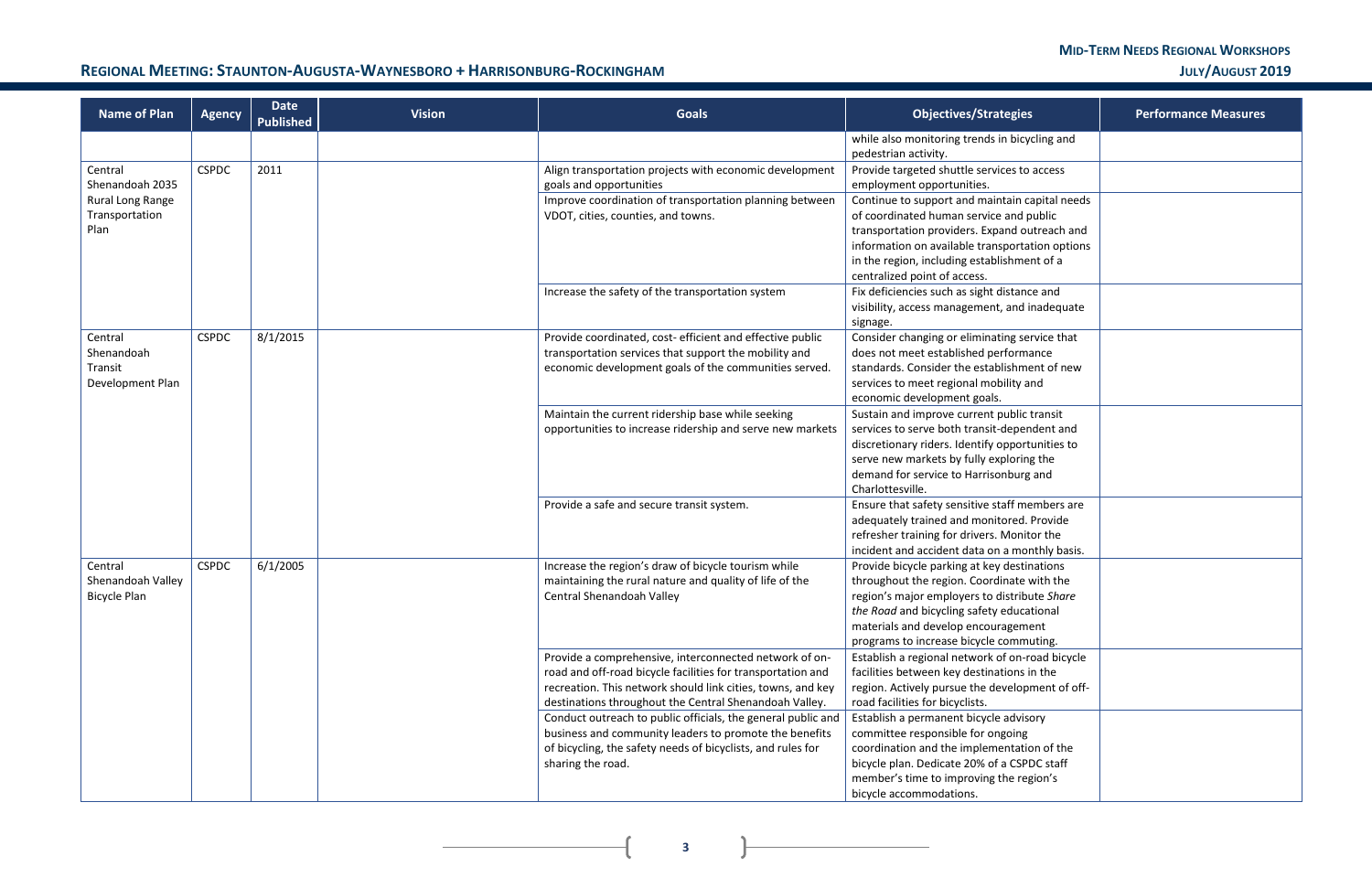### REGIONAL MEETING: STAUNTON-AUGUSTA-WAYNESBORO + HARRISONBURG-ROCKINGHAM **WARGET AND THE STAUNT OF A STAUNTON-AUGUST** 2019

| <b>Name of Plan</b> | <b>Agency</b> | Date<br><b>Published</b> | <b>Vision</b> | <b>Goals</b>                                                                                                     | <b>Objectives/Strategies</b>                                                              | <b>Performance Measures</b>        |
|---------------------|---------------|--------------------------|---------------|------------------------------------------------------------------------------------------------------------------|-------------------------------------------------------------------------------------------|------------------------------------|
|                     |               |                          |               | Increase the safety and security of bicyclists traveling<br>through the Central Shenandoah Valley region through | Develop a route signage system that is easily<br>and quickly understood by bicyclists and |                                    |
|                     |               |                          |               | education, enforcement and improved facilities.                                                                  | provides wayfinding.                                                                      |                                    |
| Central             | <b>CSPDC</b>  | 6/1/2017                 |               | Promote social, economic, and environmental                                                                      | Encourage programs that reduce single-                                                    | Monitor progress through           |
| Shenandoah Long     |               |                          |               | sustainability through TDM programs and initiatives.                                                             | occupancy vehicle (SOV) travel and improve air                                            | performance measures and enhance   |
| Range               |               |                          |               |                                                                                                                  | quality                                                                                   | public outreach through technology |
| Transportation      |               |                          |               |                                                                                                                  |                                                                                           | and collaboration                  |
| Demand              |               |                          |               | Continue existing TDM outreach efforts (in-person and                                                            | Continue employer outreach, grassroots                                                    |                                    |
| Management Plan     |               |                          |               | web-based) and explore new educational opportunities                                                             | marketing efforts tailored to meet the needs of                                           |                                    |
|                     |               |                          |               | and relationships                                                                                                | existing and potential partners. Develop new                                              |                                    |
|                     |               |                          |               |                                                                                                                  | relationships with like-minded organizations                                              |                                    |
|                     |               |                          |               |                                                                                                                  | and a unique, recognizable brand.                                                         |                                    |
|                     |               |                          |               | Proactively manage congestion through alternative                                                                | Improve mobility and accessibility for the                                                |                                    |
|                     |               |                          |               | transportation options                                                                                           | region's most vulnerable citizens. Evaluate                                               |                                    |
|                     |               |                          |               |                                                                                                                  | potential for inter-regional transit. Provide                                             |                                    |
|                     |               |                          |               |                                                                                                                  | alternative transportation options in rural                                               |                                    |
|                     |               |                          |               |                                                                                                                  | areas.                                                                                    |                                    |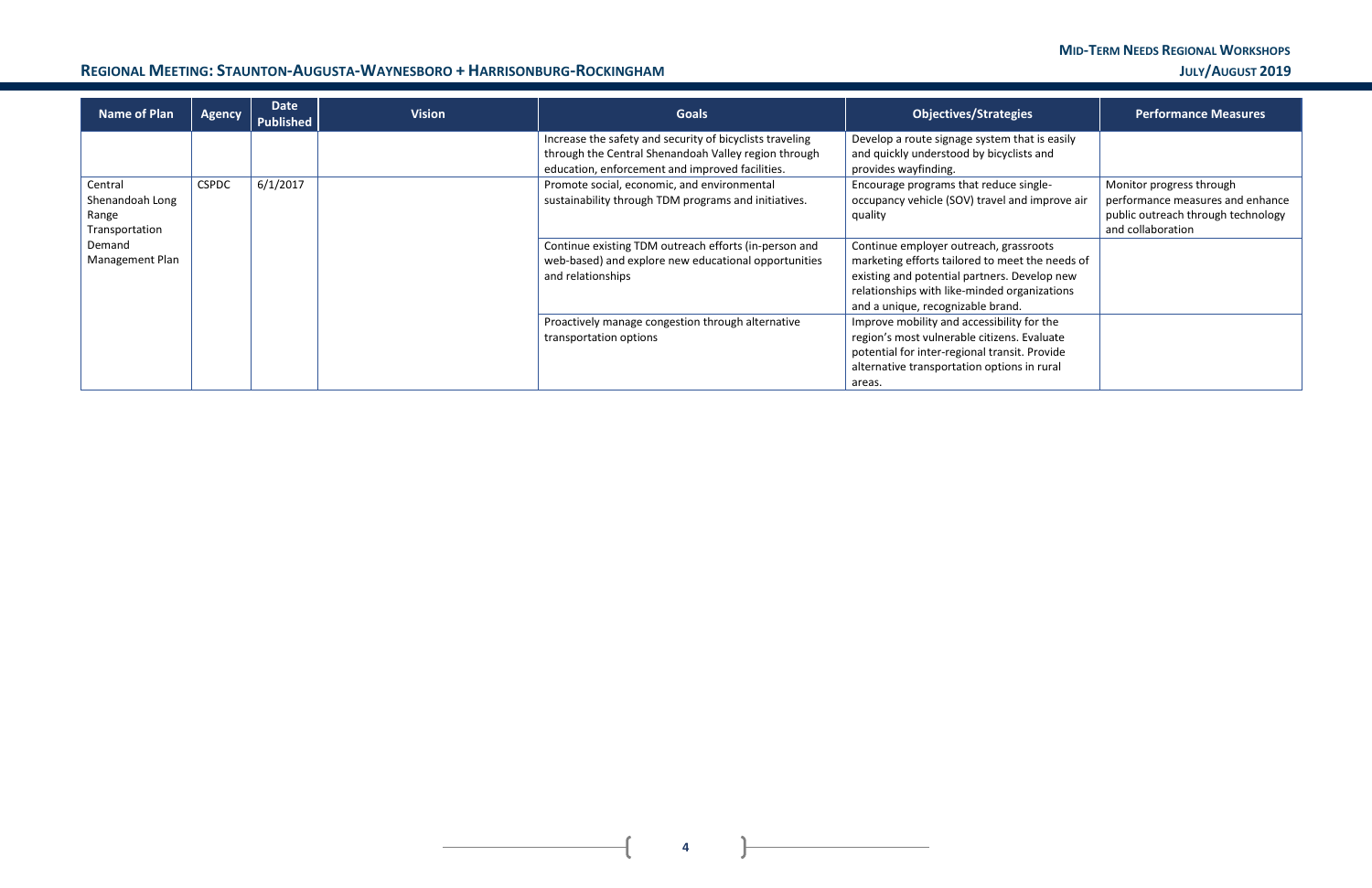#### **VTrans Update** *–* **Urban Development Area Needs Assessment**

| <b>Jurisdiction</b>        | <b>UDAs or DGAs (#)</b>                          | <b>VDOT</b><br><b>District</b> | Area<br>$ sq.$ mi. | Year<br>Designated | Improvement<br><b>Urgency</b> | <b>Highest Rated Overall Need</b>                              | <b>Internal UDA Specific Multimodal Transportation Needs (Highest Identified</b><br>Need)                                                                                                                                                                                                                                                                                                                                          | <b>In Regional</b><br><b>Network</b> |
|----------------------------|--------------------------------------------------|--------------------------------|--------------------|--------------------|-------------------------------|----------------------------------------------------------------|------------------------------------------------------------------------------------------------------------------------------------------------------------------------------------------------------------------------------------------------------------------------------------------------------------------------------------------------------------------------------------------------------------------------------------|--------------------------------------|
| <b>Augusta County</b>      | <b>Stuarts Draft</b>                             | Staunton                       | 56.7               | 2015               | Within 5 years                | Safety for all users                                           | Roadway capacity and infrastructure improvements, roadway operations, transit<br>frequency, transit capacity and access, transit facilities and amenities, street grid,<br>bicycle infrastructure, pedestrian infrastructure, complete streets improvements<br>beyond bike/pedestrian facilities, safety features, intersection design, traffic calming,<br>improvements to the natural environment, sidewalks, signage/wayfinding | Yes                                  |
|                            | Fishersville                                     | Staunton                       |                    | 2015               | Within 5 years                | Safety for all users                                           | Roadway capacity and infrastructure improvements, roadway operations, transit<br>frequency, transit capacity and access, transit facilities and amenities, street grid,<br>bicycle infrastructure, pedestrian infrastructure, complete streets improvements<br>beyond bike/pedestrian facilities, safety features, intersection design, traffic calming,<br>improvements to the natural environment, sidewalks, signage/wayfinding | Yes                                  |
|                            | Verona                                           | Staunton                       |                    | 2015               | Within 5 years                | Safety for all users                                           | Roadway capacity and infrastructure improvements, roadway operations, transit<br>frequency, transit capacity and access, transit facilities and amenities, street grid,<br>bicycle infrastructure, pedestrian infrastructure, complete streets improvements<br>beyond bike/pedestrian facilities, safety features, intersection design, traffic calming,<br>improvements to the natural environment, sidewalks, signage/wayfinding | Yes                                  |
|                            | <b>Weyers Cave</b>                               | Staunton                       |                    | 2015               | Within 5 years                | Safety for all users                                           | Roadway capacity and infrastructure improvements, roadway operations, transit<br>frequency, transit capacity and access, transit facilities and amenities, street grid,<br>bicycle infrastructure, pedestrian infrastructure, complete streets improvements<br>beyond bike/pedestrian facilities, safety features, intersection design, traffic calming,<br>improvements to the natural environment, sidewalks, signage/wayfinding | Yes                                  |
|                            | <b>Staunton South and</b><br>West                | Staunton                       |                    | 2015               | Within 5 years                | Safety for all users                                           | Roadway capacity and infrastructure improvements, roadway operations, transit<br>frequency, transit capacity and access, transit facilities and amenities, street grid,<br>bicycle infrastructure, pedestrian infrastructure, complete streets improvements<br>beyond bike/pedestrian facilities, safety features, intersection design, traffic calming,<br>improvements to the natural environment, sidewalks, signage/wayfinding | Yes                                  |
| Harrisonburg               | All UDAs in Jurisdiction                         | Staunton                       | 17.4               | 2011               | Within 5 years                | Safety for all users                                           | Roadway operations, transit frequency, street grid, pedestrian infrastructure, complete   Yes<br>streets, safety features, intersection design, traffic calming features, sidewalks,<br>maintenance and operation of all transportation infrastructure                                                                                                                                                                             |                                      |
| Rockingham<br>County       | <b>Port Republic</b><br><b>Road/Stone Spring</b> | Staunton                       | 6.6                | 2010               | Within 5 years                | Friendly pedestrian and bicycle environment                    | Street grid, pedestrian infrastructure, on-street parking capacity, traffic calming<br>features, improvements to the natural environment, storm water management, site<br>design, or landscaping                                                                                                                                                                                                                                   | Yes                                  |
| Staunton                   | City of Staunton                                 | Staunton                       | 20.0               | 2015               | Within 5 years                | Safety for all, friendly pedestrian and bicycle<br>environment | Bicycle infrastructure, pedestrian infrastructure, complete streets improvements<br>beyond bike/pedestrian facilities, safety features, intersection design, improvements<br>to the natural environment, sidewalks,                                                                                                                                                                                                                | Yes                                  |
| Town of<br><b>Broadway</b> | Town of<br><b>Broadway</b>                       | Staunton                       | 3.1                | 2011               | Beyond 5 years                | Safety for all users                                           | Pedestrian infrastructure, safety features                                                                                                                                                                                                                                                                                                                                                                                         | Yes                                  |
| Waynesboro                 | <b>Waynesboro City</b>                           | Staunton                       | 15.1               | 2015               | Within 5 years                | Friendly pedestrian and bicycle environment                    | Transit facilities and amenities, bicycle infrastructure, pedestrian infrastructure,<br>complete streets improvements beyond bike/pedestrian facilities, intersection design,<br>improvements to the natural environment, sidewalks                                                                                                                                                                                                | Yes                                  |
| Rockbridge<br>County       | <b>Buena Vista</b>                               | Staunton                       | 2.4                | 2003               |                               | Friendly pedestrian and bicycle environment                    | Transit enhancements, signage/wayfinding                                                                                                                                                                                                                                                                                                                                                                                           | <b>No</b>                            |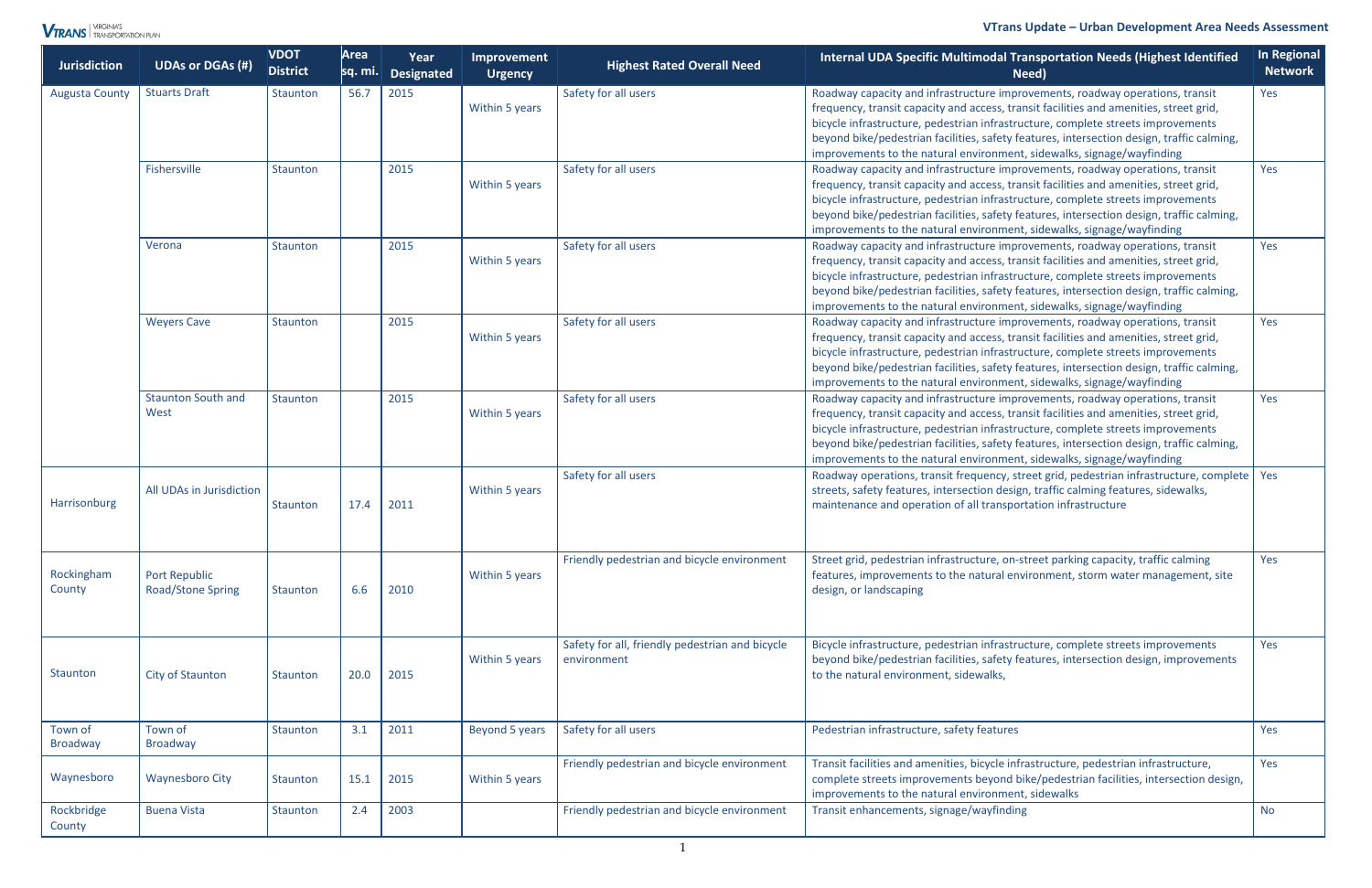#### **VTrans Update** *–* **Urban Development Area Needs Assessment**

|                    | Fairfield                  | Staunton        | 4.0  | 2003 |                | Friendly pedestrian and bicycle environment                    | Transit enhancements, signage/wayfinding                                                                                                                                                                                                                                                                                                                                                                                         | No.       |
|--------------------|----------------------------|-----------------|------|------|----------------|----------------------------------------------------------------|----------------------------------------------------------------------------------------------------------------------------------------------------------------------------------------------------------------------------------------------------------------------------------------------------------------------------------------------------------------------------------------------------------------------------------|-----------|
|                    | Glasgow                    | <b>Staunton</b> | 2.7  | 2003 |                | Friendly pedestrian and bicycle environment                    | Transit enhancements, signage/wayfinding                                                                                                                                                                                                                                                                                                                                                                                         | <b>No</b> |
|                    | Goshen                     | <b>Staunton</b> | 1.8  | 2003 |                | Friendly pedestrian and bicycle environment                    | Transit enhancements, signage/wayfinding                                                                                                                                                                                                                                                                                                                                                                                         | <b>No</b> |
|                    | <b>Lexington Area</b>      | <b>Staunton</b> | 11.5 | 2003 |                | Friendly pedestrian and bicycle environment                    | Transit enhancements, signage/wayfinding                                                                                                                                                                                                                                                                                                                                                                                         | <b>No</b> |
|                    | <b>Raphine Area</b>        | Staunton        | 0.7  | 2003 |                | Friendly pedestrian and bicycle environment                    | Transit enhancements, signage/wayfinding                                                                                                                                                                                                                                                                                                                                                                                         | <b>No</b> |
| <b>Bath County</b> | <b>Bath County</b>         | Staunton        | 32.5 | 2015 |                | Safety for all users; Circulation and<br>access within the UDA | None listed                                                                                                                                                                                                                                                                                                                                                                                                                      | <b>No</b> |
| Covington          | City of Covington          | Staunton        | 5.7  | N/A  | Within 5 years | Safety for all, friendly pedestrian and bicycle<br>environment | Roadway capacity and infrastructure improvements, roadway operations, bicycle<br>infrastructure, pedestrian infrastructure, complete streets beyond bike/pedestrian<br>improvements, safety features, on-street parking capacity, off-street parking capacity,<br>signage/wayfinding, traffic calming features, improvements to natural environment,<br>sidewalks, multi-modal connectivity of sports complex to commerce center | <b>No</b> |
| Lexington          | City of Lexington          | Staunton        | 2.5  | 2016 | Within 5 years | Friendly pedestrian and bicycle environment                    | Bicycle infrastructure, pedestrian infrastructure, signage/wayfinding                                                                                                                                                                                                                                                                                                                                                            | <b>No</b> |
| <b>Buena Vista</b> | <b>Town of Buena Vista</b> | <b>Staunton</b> | 6.6  | N/A  | Within 5 years | Friendly pedestrian and bicycle environment                    | Pedestrian infrastructure, complete streets improvements beyond bike/pedestrian<br>facilities, signage/wayfinding, sidewalks,                                                                                                                                                                                                                                                                                                    | <b>No</b> |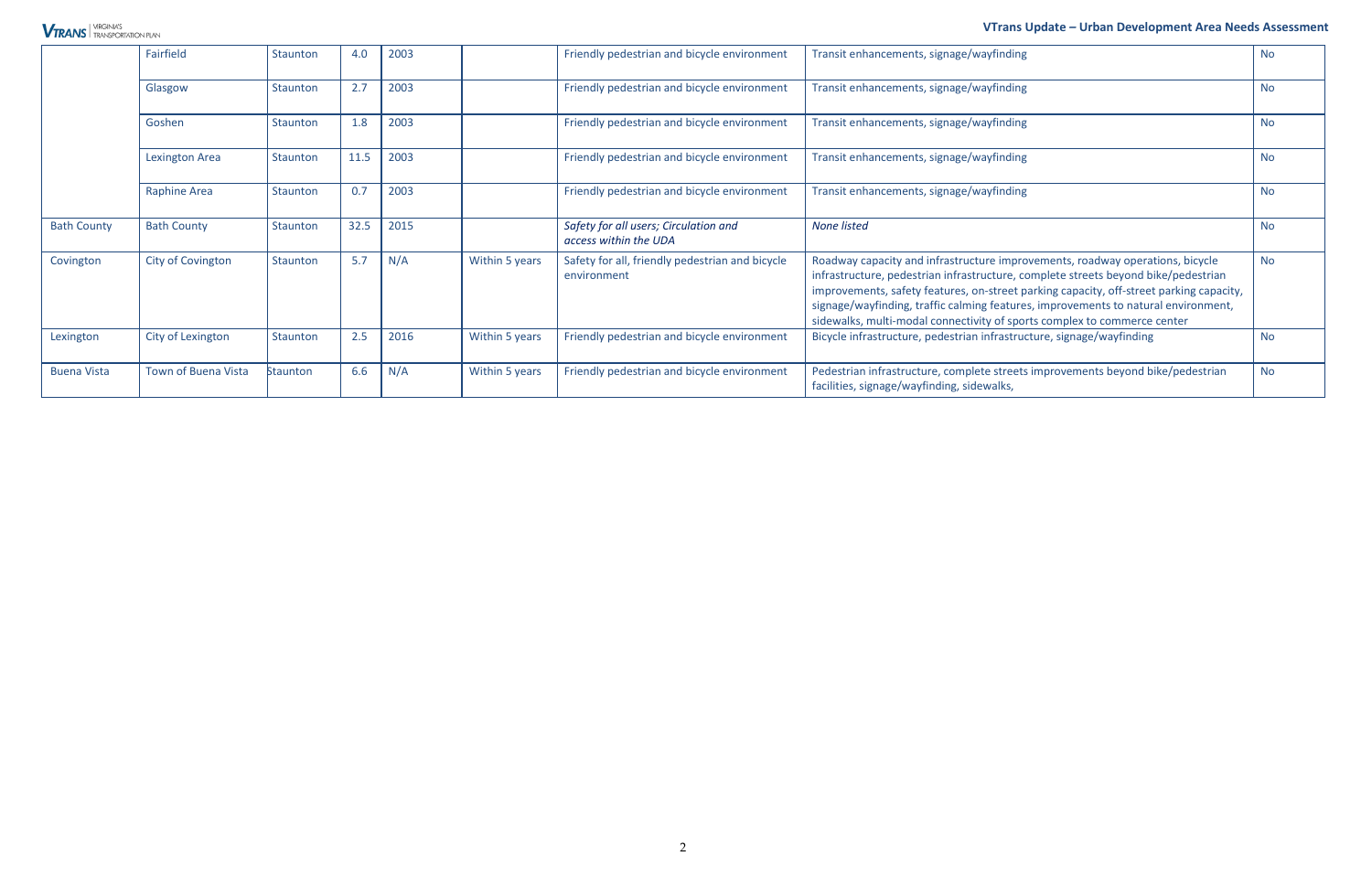## **UDA VARIABLES**

| <b>UDA Name</b>                | <b>Governing Bodies</b>                                                                                                | Area                                    | Year<br><b>Designated</b> | <b>Centerline</b><br><b>Miles</b> | Population <sup>1</sup>                                              | Employment <sup>2</sup>                                                                                                                                                                                                                         | <b>UDA Transit</b>                                                                                                                                                                   | <b>Modal Information</b>                                                                                                                                       |
|--------------------------------|------------------------------------------------------------------------------------------------------------------------|-----------------------------------------|---------------------------|-----------------------------------|----------------------------------------------------------------------|-------------------------------------------------------------------------------------------------------------------------------------------------------------------------------------------------------------------------------------------------|--------------------------------------------------------------------------------------------------------------------------------------------------------------------------------------|----------------------------------------------------------------------------------------------------------------------------------------------------------------|
| Augusta<br><b>County DGAs</b>  | PDC: Central Shenandoah<br>MPO: Staunton-Augusta-<br>Waynesboro<br>District: Staunton<br>Jurisdiction: Augusta County  | Sq. miles: 56.7<br>Acres: 36,302.5      | 2015                      | 375.48                            | <b>UDA Population: 19,307</b><br><b>UDA Population Density: 0.53</b> | UDA employment: 18,209<br>Total UDA employment in freight related industries: 8,079<br>Total UDA employment in local serving industries: 9,094<br>Total UDA employment in knowledge-based industries:<br>1,035<br>UDA Employment density: 0.50  | Percent of UDA population served by<br>transit (within 1/4 mile of transit stop):<br>7%<br>Percent of UDA employment served by<br>transit (within 1/4 mile of transit stop):<br>7%   | Number of bus stops: 51<br>Miles of bus routes: 59.98<br>Number of ferry stops: 0<br>Miles of ferry routes: 0<br>Number of rail stops: 0<br>Miles of rail: 0   |
| <b>Staunton City</b>           | PDC: Central Shenandoah<br>MPO: Staunton-Augusta-<br>Waynesboro<br>District: Staunton<br>Jurisdiction: Staunton City   | Sq. miles: 20<br>Acres: 12,786.6        | 2015                      | 177.89                            | <b>UDA Population: 24,273</b><br><b>UDA Population Density: 1.90</b> | UDA employment: 12,123<br>Total UDA employment in freight related industries: 1,618<br>Total UDA employment in local serving industries: 9,602<br>Total UDA employment in knowledge-based industries:<br>1,443<br>UDA Employment density: 0.95  | Percent of UDA population served by<br>transit (within 1/4 mile of transit stop):<br>26%<br>Percent of UDA employment served by<br>transit (within 1/4 mile of transit stop):<br>26% | Number of bus stops: 95<br>Miles of bus routes: 52.85<br>Number of ferry stops: 0<br>Miles of ferry routes: 0<br>Number of rail stops: 0<br>Miles of rail: 0   |
| Waynesboro<br>City-Entire City | PDC: Central Shenandoah<br>MPO: Staunton-Augusta-<br>Waynesboro<br>District: Staunton<br>Jurisdiction: Waynesboro City | Sq. miles: 15.1<br>Acres: 9675.9        | 2015                      | 159.55                            | <b>UDA Population: 21,599</b><br><b>UDA Population Density: 2.23</b> | UDA employment: 10,333<br>Total UDA employment in freight related industries: 2,462<br>Total UDA employment in local serving industries: 5,905<br>Total UDA employment in knowledge-based industries:<br>1,965<br>UDA Employment density: 1.07  | Percent of UDA population served by<br>transit (within 1/4 mile of transit stop):<br>19%<br>Percent of UDA employment served by<br>transit (within 1/4 mile of transit stop):<br>19% | Number of bus stops: 20<br>Miles of bus routes: 29.25<br>Number of ferry stops: 0<br>Miles of ferry routes: 0<br>Number of rail stops: 0<br>Miles of rail: 0   |
| Harrisonburg                   | PDC: Central Shenandoah<br>MPO: Harrisonburg-Rockingham<br>District: Staunton<br>Jurisdiction: Harrisonburg City       | Sq. miles: 17.38<br>Acres:<br>11,132.19 | 2011                      | 214.41                            | UDA Population: 53,049<br><b>UDA Population Density: 4.77</b>        | UDA employment: 34,214<br>Total UDA employment in freight related industries: 6,335<br>Total UDA employment in local serving industries: 24,610<br>Total UDA employment in knowledge-based industries:<br>3,270<br>UDA Employment density: 3.07 | Percent of UDA population served by<br>transit (within 1/4 mile of transit stop):<br>68%<br>Percent of UDA employment served by<br>transit (within 1/4 mile of transit stop):<br>68% | Number of bus stops: 279<br>Miles of bus routes: 284.87<br>Number of ferry stops: 0<br>Miles of ferry routes: 0<br>Number of rail stops: 0<br>Miles of rail: 0 |
| Rockingham<br>County           | PDC: Central Shenandoah<br>MPO: Harrisonburg-Rockingham<br>District: Staunton<br>Jurisdiction: Rockingham County       | Sq. miles: 6.58<br>Acres: 4,209.27      | 2010                      | 66.56                             | <b>UDA Population: 4,160</b><br><b>UDA Population Density: 0.99</b>  | UDA employment: 3,660<br>Total UDA employment in freight related industries: 140<br>Total UDA employment in local serving industries: 3,421<br>Total UDA employment in knowledge-based industries: 98<br>UDA Employment density: 0.87           | Percent of UDA population served by<br>transit (within 1/4 mile of transit stop)<br>13%<br>Percent of UDA employment served by<br>transit (within 1/4 mile of transit stop):<br>13%  | Number of bus stops: 38<br>Miles of bus routes: 11.85<br>Number of ferry stops: 0<br>Miles of ferry routes: 0<br>Number of rail stops: 0<br>Miles of rail: 0   |
| Town of<br>Broadway            | PDC: Central Shenandoah<br>MPO: N/A<br>District: Staunton<br>Jurisdiction: Rockingham County                           | Sq. miles: 3.09<br>Acres: 1,974.63      | 2011                      | 31.49                             | <b>UDA Population: 903</b><br><b>UDA Population Density: 0.46</b>    | UDA employment: 1,156<br>Total UDA employment in freight related industries: 702<br>Total UDA employment in local serving industries: 411<br>Total UDA employment in knowledge-based industries: 43<br>UDA Employment density: 0.59             | Percent of UDA population served by<br>transit (within 1/4 mile of transit stop):<br>0%<br>Percent of UDA employment served by<br>transit (within 1/4 mile of transit stop):<br>0%   | Number of bus stops: 0<br>Miles of bus routes: 0<br>Number of ferry stops: 0<br>Miles of ferry routes: 0<br>Number of rail stops: 0<br>Miles of rail: 0        |

<sup>1</sup> Source: United States Census Bureau, American Community Survey 2013-2017

<sup>2</sup> Source: United States Census Bureau, Longitudinal Employer-Household Dynamics 2015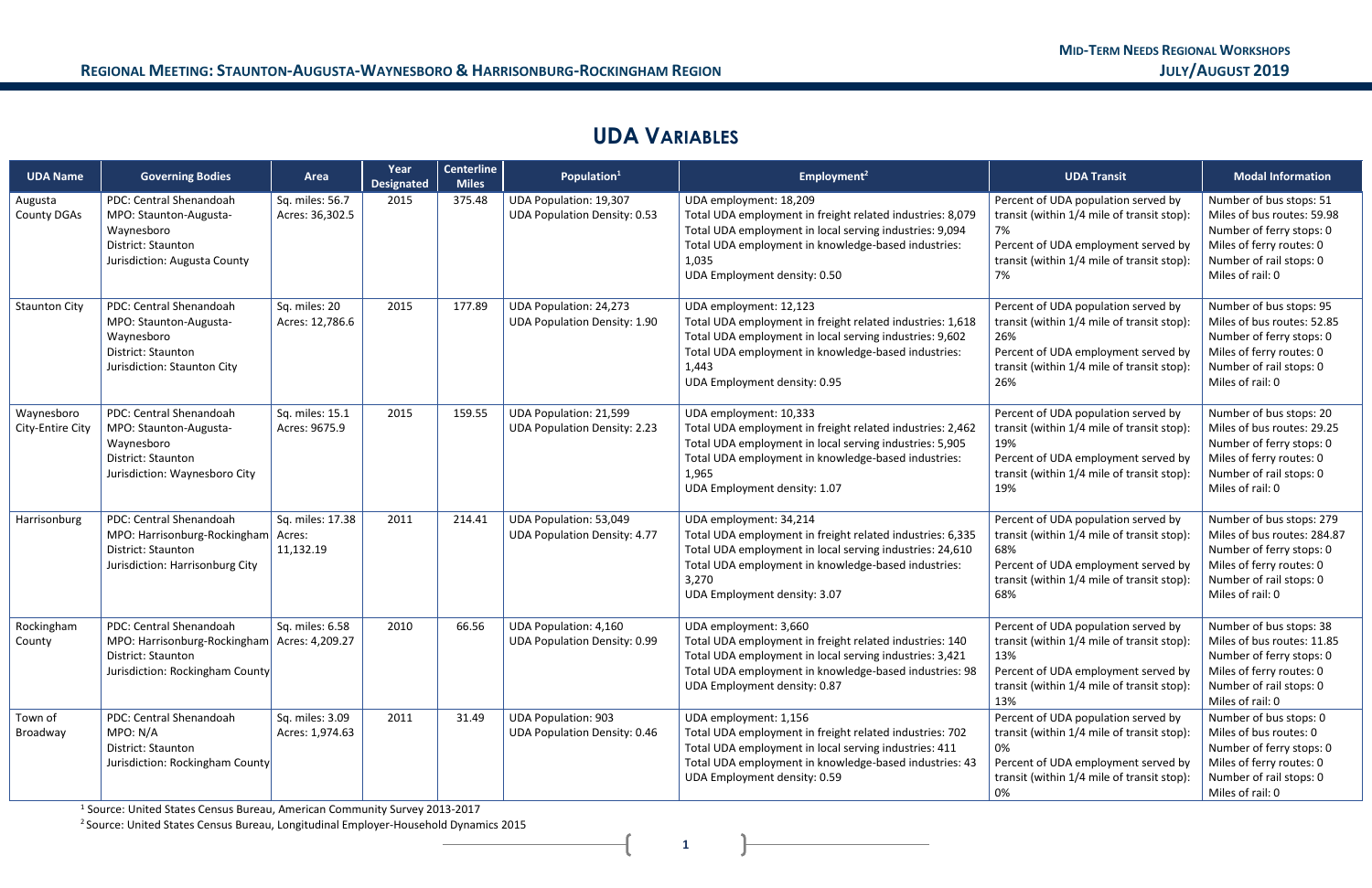<sup>1</sup> Source: United States Census Bureau, American Community Survey 2013-2017 <sup>2</sup> Source: United States Census Bureau, Longitudinal Employer-Household Dynamics 2015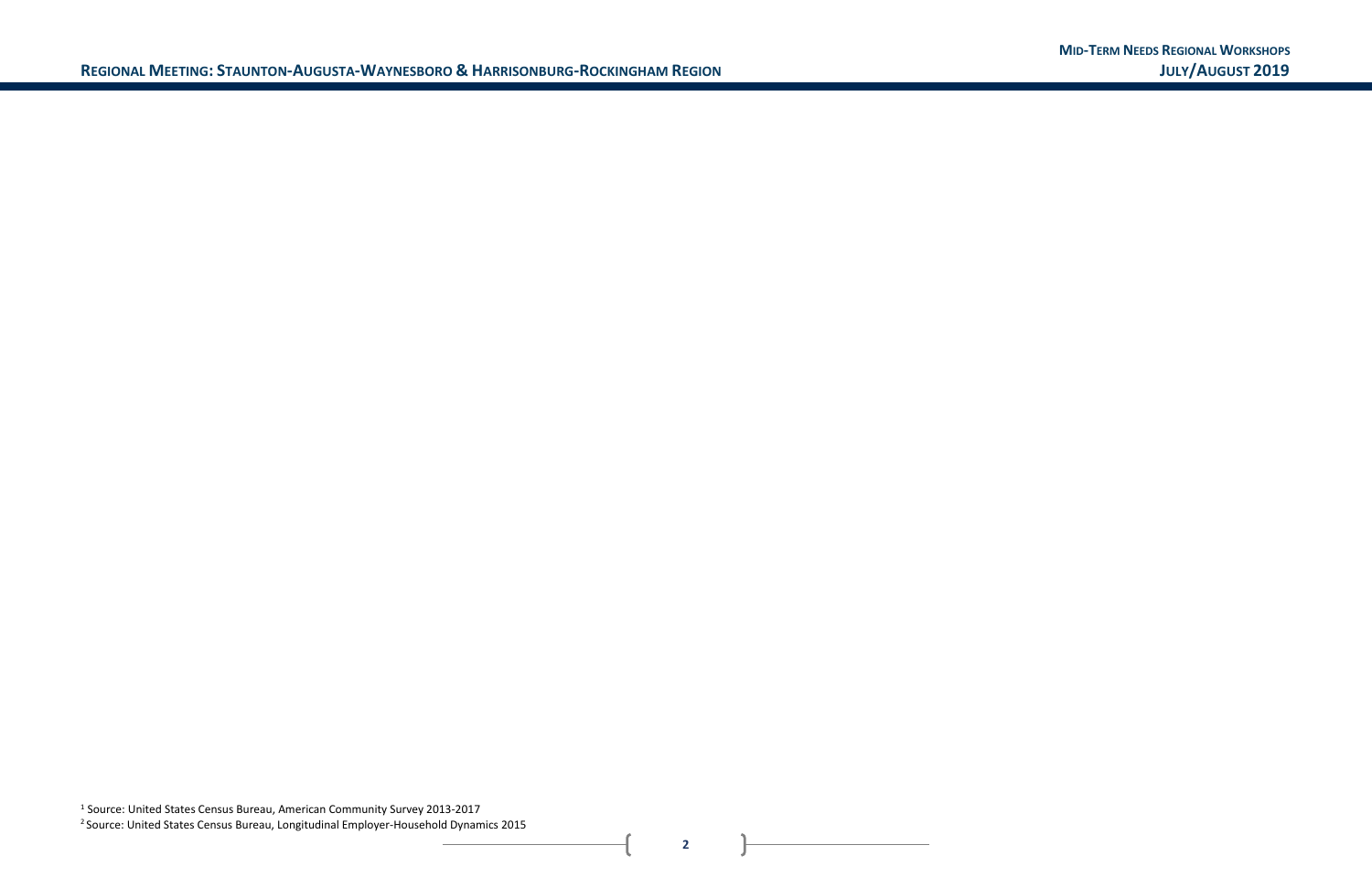## **UDA VARIABLES**

| <b>UDA Name</b>                          | <b>Governing Bodies</b>                                                                      | Area                                | Year<br><b>Designated</b> | <b>Centerline</b><br><b>Miles</b> | Population <sup>1</sup>                                            | Employment <sup>2</sup>                                                                                                                                                                                                                     | <b>UDA Transit</b>                                                                                                                                                                   | <b>Modal Information</b>                                                                                                                                     |
|------------------------------------------|----------------------------------------------------------------------------------------------|-------------------------------------|---------------------------|-----------------------------------|--------------------------------------------------------------------|---------------------------------------------------------------------------------------------------------------------------------------------------------------------------------------------------------------------------------------------|--------------------------------------------------------------------------------------------------------------------------------------------------------------------------------------|--------------------------------------------------------------------------------------------------------------------------------------------------------------|
| <b>Bath County DGA</b>                   | PDC: Central Shenandoah<br>MPO: N/A<br>District: Staunton<br>Jurisdiction: Bath County       | Sq. miles: 32.49<br>Acres: 20796.36 | 2015                      | 120.46                            | <b>UDA Population: 643</b><br><b>UDA Population Density: 0.03</b>  | UDA employment: 1543<br>Total UDA employment in freight related industries: 79<br>Total UDA employment in local serving industries: 1334<br>Total UDA employment in knowledge-based industries:<br>130<br>UDA Employment density: 0.07      | Percent of UDA population served<br>by transit (within 1/4 mile of transit<br>stop): 0%<br>Percent of UDA employment served<br>by transit (within 1/4 mile of transit<br>stop): 0%   | Number of bus stops: 0<br>Miles of bus routes: 0<br>Number of ferry stops: 0<br>Miles of ferry routes: 0<br>Number of rail stops: 0<br>Miles of rail: 0      |
| City of Covington                        | PDC: Central Shenandoah<br>MPO: N/A<br>District: Staunton<br>Jurisdiction: Covington City    | Sq. miles: 5.67<br>Acres: 3628.61   | N/A                       | 62.80                             | <b>UDA Population: 5658</b><br><b>UDA Population Density: 1.56</b> | UDA employment: 3483<br>Total UDA employment in freight related industries:<br>1784<br>Total UDA employment in local serving industries: 1494<br>Total UDA employment in knowledge-based industries:<br>205<br>UDA Employment density: 0.96 | Percent of UDA population served<br>by transit (within 1/4 mile of transit<br>stop): 27%<br>Percent of UDA employment served<br>by transit (within 1/4 mile of transit<br>stop): 27% | Number of bus stops: 16<br>Miles of bus routes: 12.56<br>Number of ferry stops: 0<br>Miles of ferry routes: 0<br>Number of rail stops: 0<br>Miles of rail: 0 |
| City of Lexington - City<br>of Lexington | PDC: Central Shenandoah<br>MPO: N/A<br>District: Staunton<br>Jurisdiction: Lexington City    | Sq. miles: 2.52<br>Acres: 1614.83   | 2016                      | 40.46                             | <b>UDA Population: 7028</b><br><b>UDA Population Density: 4.35</b> | UDA employment: 4583<br>Total UDA employment in freight related industries: 258<br>Total UDA employment in local serving industries: 4063<br>Total UDA employment in knowledge-based industries:<br>262<br>UDA Employment density: 2.84     | Percent of UDA population served<br>by transit (within 1/4 mile of transit<br>stop): 44%<br>Percent of UDA employment served<br>by transit (within 1/4 mile of transit<br>stop): 44% | Number of bus stops: 16<br>Miles of bus routes: 4.97<br>Number of ferry stops: 0<br>Miles of ferry routes: 0<br>Number of rail stops: 0<br>Miles of rail: 0  |
| Rockbridge County-<br>Buena Vista area   | PDC: Central Shenandoah<br>MPO: N/A<br>District: Staunton<br>Jurisdiction: Rockbridge County | Sq. miles: 2.39<br>Acres: 1530.85   | 2003                      | 18.40                             | <b>UDA Population: 132</b><br><b>UDA Population Density: 0.09</b>  | UDA employment: 58<br>Total UDA employment in freight related industries: 11<br>Total UDA employment in local serving industries: 8<br>Total UDA employment in knowledge-based industries:<br>39<br>UDA Employment density: 0.04            | Percent of UDA population served<br>by transit (within 1/4 mile of transit<br>stop): 6%<br>Percent of UDA employment served<br>by transit (within 1/4 mile of transit<br>stop): 5%   | Number of bus stops: 5<br>Miles of bus routes: 1.31<br>Number of ferry stops: 0<br>Miles of ferry routes: 0<br>Number of rail stops: 0<br>Miles of rail: 0   |
| Rockbridge County-<br>Fairfield Area     | PDC: Central Shenandoah<br>MPO: N/A<br>District: Staunton<br>Jurisdiction: Rockbridge County | Sq. miles: 3.96<br>Acres: 2533.66   | 2003                      | 27.92                             | <b>UDA Population: 211</b><br><b>UDA Population Density: 0.08</b>  | UDA employment: 90<br>Total UDA employment in freight related industries: 4<br>Total UDA employment in local serving industries: 81<br>Total UDA employment in knowledge-based industries: 5<br>UDA Employment density: 0.04                | Percent of UDA population served<br>by transit (within 1/4 mile of transit<br>stop): 0%<br>Percent of UDA employment served<br>by transit (within 1/4 mile of transit<br>stop): 0%   | Number of bus stops: 0<br>Miles of bus routes: 0<br>Number of ferry stops: 0<br>Miles of ferry routes: 0<br>Number of rail stops: 0<br>Miles of rail: 0      |
| Rockbridge County-<br>Glasgow            | PDC: Central Shenandoah<br>MPO: N/A<br>District: Staunton<br>Jurisdiction: Rockbridge County | Sq. miles: 2.67<br>Acres: 1711.90   | 2003                      | 27.00                             | <b>UDA Population: 813</b><br><b>UDA Population Density: 0.48</b>  | UDA employment: 904<br>Total UDA employment in freight related industries: 793<br>Total UDA employment in local serving industries: 109<br>Total UDA employment in knowledge-based industries: 2<br>UDA Employment density: 0.53            | Percent of UDA population served<br>by transit (within 1/4 mile of transit<br>stop): 0%                                                                                              | Number of bus stops: 0<br>Miles of bus routes: 0<br>Number of ferry stops: 0<br>Miles of ferry routes: 0<br>Number of rail stops: 0                          |

**1 1 1**